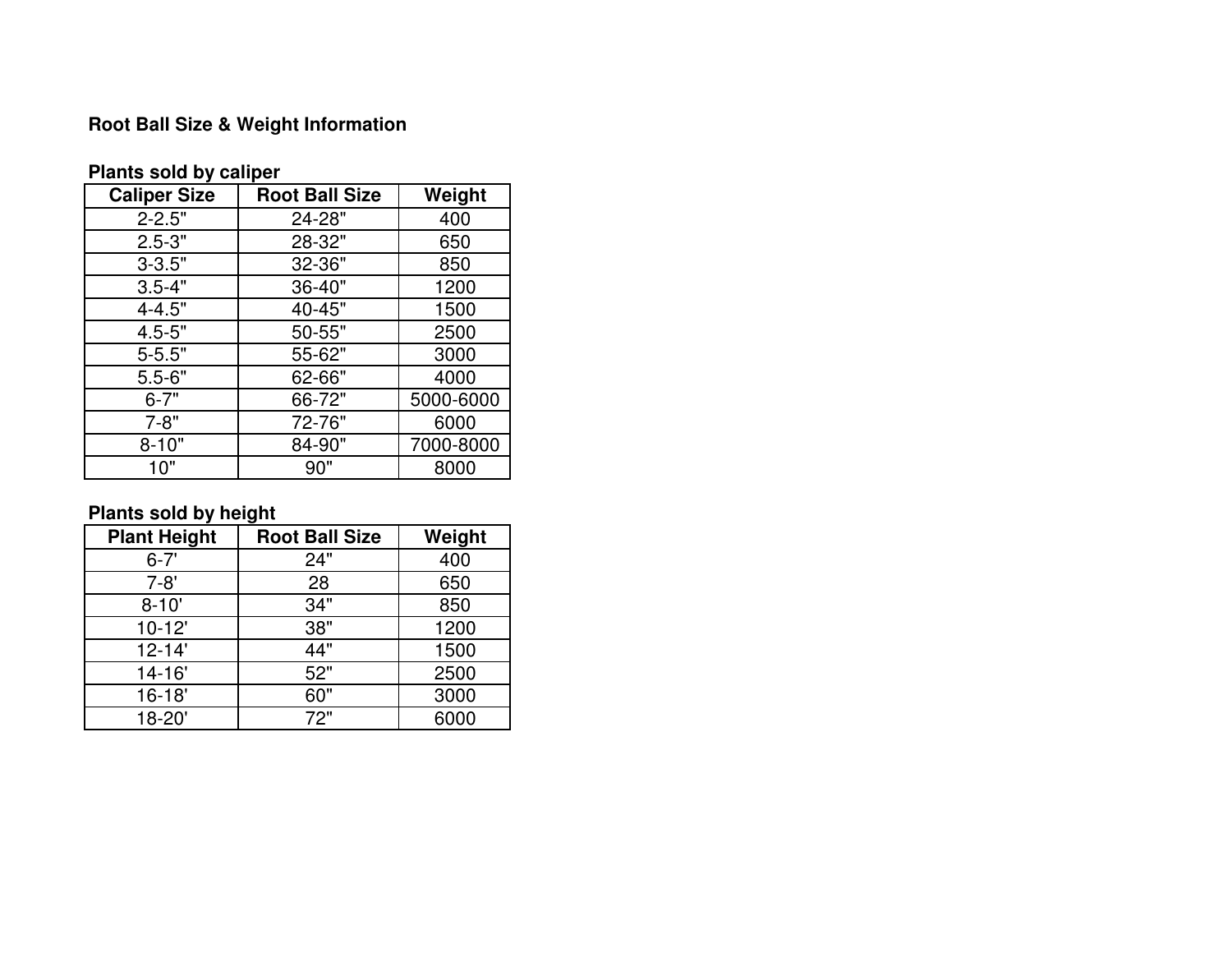# **LIFTING CAPACITIES**

| Model #          | <b>Lifting Capacity</b> | Model #          | <b>Lifting Capacity</b>       |
|------------------|-------------------------|------------------|-------------------------------|
| MT52             | 520                     | 313              | 1260                          |
| MT55             | 550                     | 315              | 1500                          |
| S70              | 700                     | 317              | 1750                          |
| S <sub>100</sub> | 1000                    | 320              | 1950                          |
| S <sub>130</sub> | 1300                    | 325              | 2500                          |
| S <sub>150</sub> | 1500                    | 328              | 2750                          |
| S <sub>160</sub> | 1600                    | 332              | 3175                          |
| S <sub>175</sub> | 1750                    |                  |                               |
| S <sub>185</sub> | 1850                    |                  | <b>New Holland Skidsteers</b> |
| S205             | 2050                    | Model #          | <b>Lifting Capacity</b>       |
| S220             | 2200                    | L <sub>120</sub> | 600                           |
| S250             | 2500                    | L <sub>125</sub> | 700                           |
| S300             | 3000                    | L <sub>150</sub> | 1350                          |
| S330             | 3300                    | L <sub>160</sub> | 1600                          |
| T140             | 1400                    | L <sub>170</sub> | 1765                          |
| T180             | 1800                    | L175             | 2000                          |
| T190             | 1900                    | L <sub>180</sub> | 2200                          |
| T250             | 2500                    | L <sub>185</sub> | 2500                          |
| T300             | 3000                    | L <sub>190</sub> | 2800                          |
| T320             | 3100                    | C175             | 200                           |
|                  |                         |                  |                               |
| A300             | 3000                    | C185             | 2500                          |

### **Bobcat Skidsteers John Deere Skidsteers**

| Model # | <b>Lifting Capacity</b> |
|---------|-------------------------|
| 313     | 1260                    |
| 315     | 1500                    |
| 317     | 1750                    |
| 320     | 1950                    |
| 325     | 2500                    |
| 328     | 2750                    |
| 332     | 3175                    |

### **New Holland Skidsteers**

| 0              | Model #          | <b>Lifting Capacity</b> |
|----------------|------------------|-------------------------|
| $\overline{0}$ | L120             | 600                     |
| $\overline{0}$ | L125             | 700                     |
| $\frac{0}{0}$  | L <sub>150</sub> | 1350                    |
|                | L160             | 1600                    |
| $\overline{0}$ | L170             | 1765                    |
| 0              | L175             | 2000                    |
| $\overline{0}$ | L180             | 2200                    |
| $\overline{0}$ | L <sub>185</sub> | 2500                    |
| $\overline{0}$ | L <sub>190</sub> | 2800                    |
| $\frac{0}{0}$  | C175             | 200                     |
|                | C <sub>185</sub> | 2500                    |
|                | C <sub>190</sub> | 2800                    |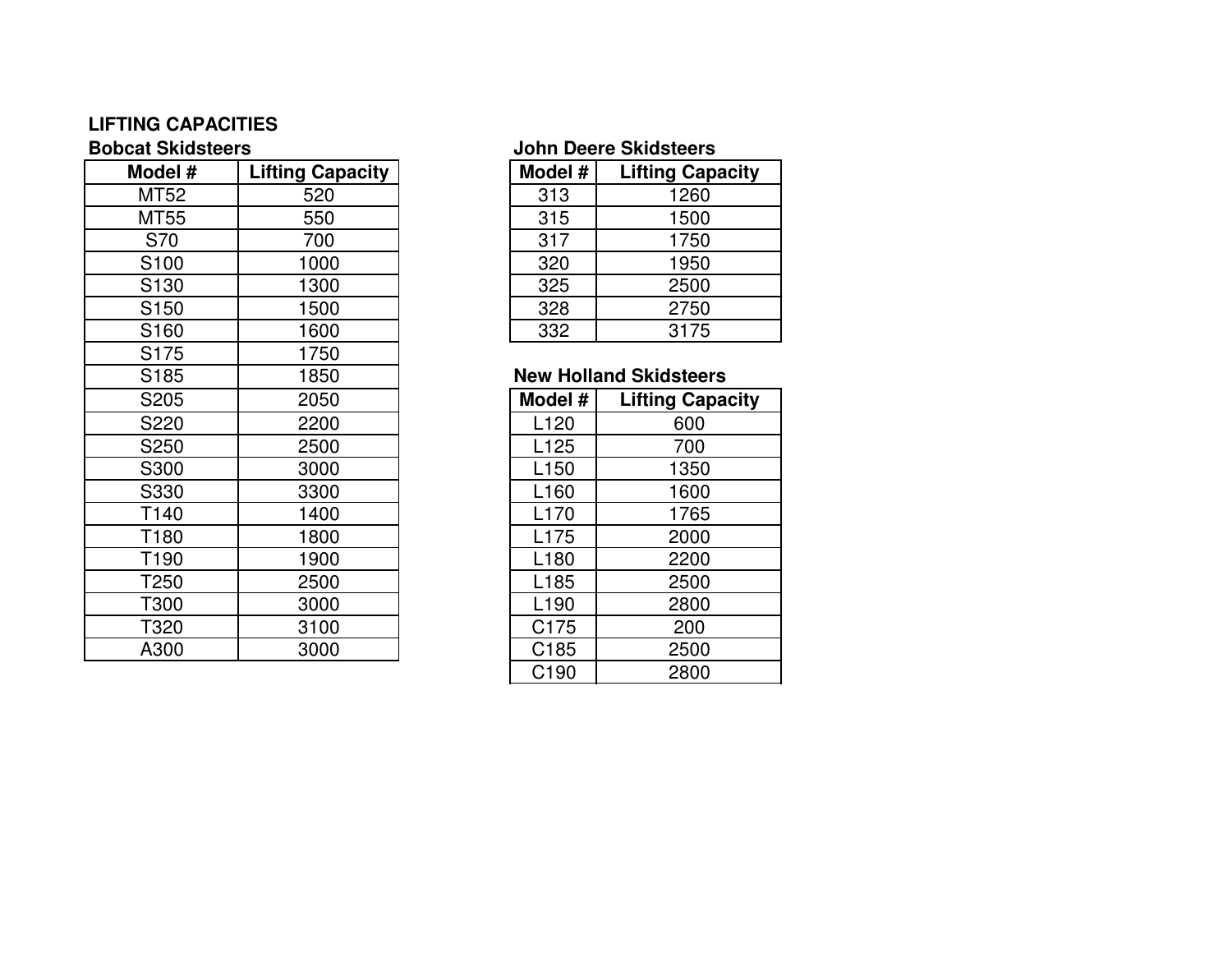#### **GROUNDCOVER SPACING GUIDE**

| Total Sq. Foot to |       |       |       |       |       |     |     |     |     |
|-------------------|-------|-------|-------|-------|-------|-----|-----|-----|-----|
| cover             | 4"    | 6"    | 8"    | 10"   | 12"   | 15" | 18" | 24" | 36" |
| 50                | 450   | 200   | 113   | 72    | 50    | 32  | 22  | 13  | 5   |
| 100               | 900   | 400   | 225   | 144   | 100   | 64  | 44  | 25  | 11  |
| 150               | 1,350 | 600   | 338   | 216   | 150   | 96  | 66  | 38  | 17  |
| 200               | 1,800 | 800   | 450   | 288   | 200   | 128 | 88  | 50  | 22  |
| 250               | 2,250 | 1,000 | 563   | 360   | 250   | 160 | 110 | 63  | 28  |
| 300               | 2,700 | 1,200 | 675   | 432   | 300   | 192 | 132 | 75  | 33  |
| 400               | 3,600 | 1,600 | 900   | 576   | 400   | 256 | 176 | 100 | 44  |
| 500               | 4,500 | 2,000 | 1,125 | 720   | 500   | 320 | 220 | 125 | 56  |
| 600               | 5,400 | 2,400 | 1,350 | 864   | 600   | 384 | 264 | 150 | 66  |
| 700               | 6,300 | 2,800 | 1,575 | 1,008 | 700   | 448 | 308 | 175 | 77  |
| 800               | 7,200 | 3,200 | 1,800 | 1,152 | 800   | 512 | 352 | 200 | 88  |
| 900               | 8,100 | 3,600 | 2,025 | 1,296 | 900   | 576 | 396 | 225 | 99  |
| 1,000             | 9,000 | 4,000 | 2,250 | 1,440 | 1,000 | 640 | 440 | 250 | 111 |

Example: To cover 100 square feet requires 400 plants at 6" on center or only 100 plants at 12" on center.